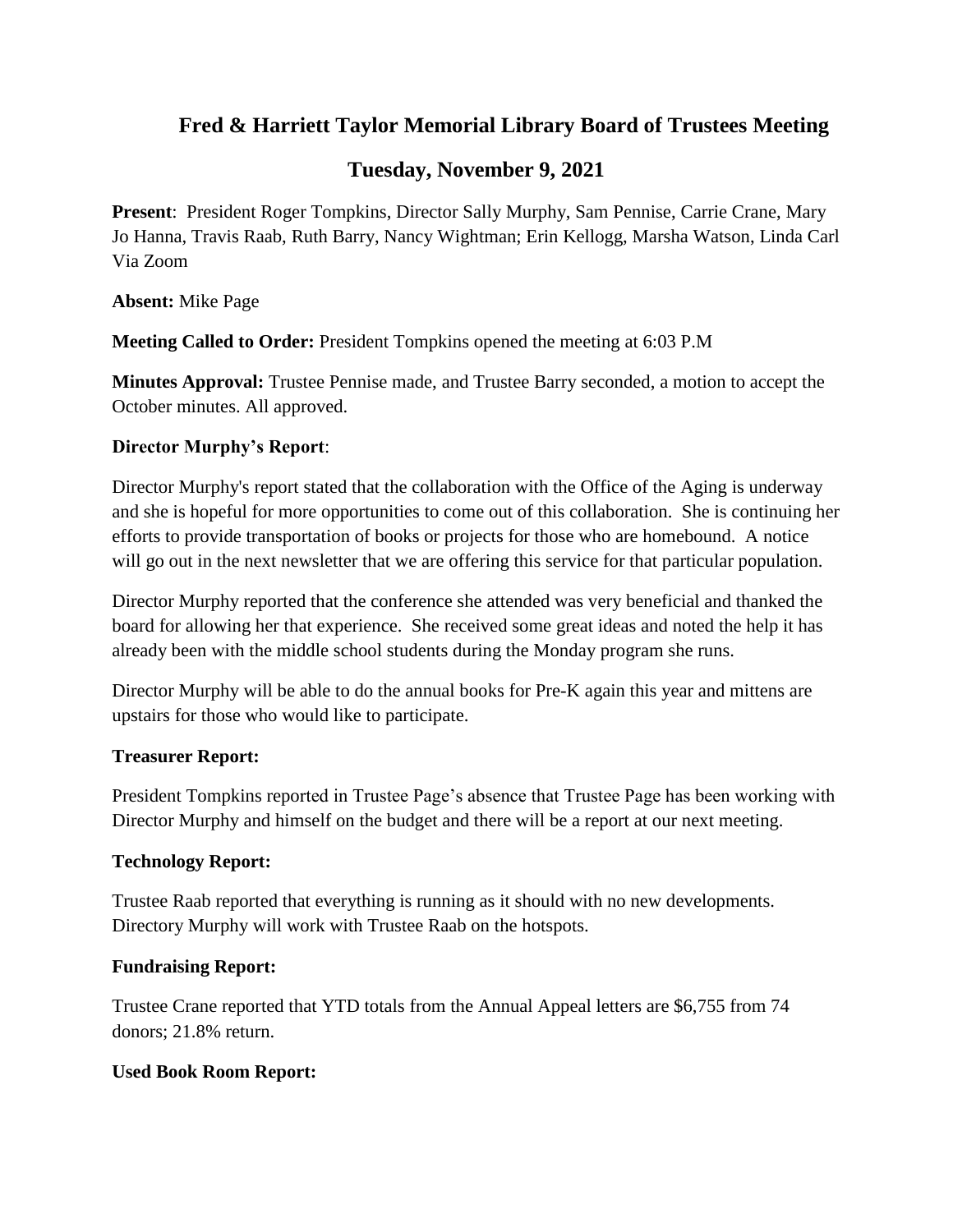Trustee Watson reported that the Ebay sales for October were \$327.00 and the Saturday book sales were \$460.50. The monthly total for October is \$787.50. The year to date sales for 2021 are \$13,084.08.

### **Buildings & Grounds Report:**

Trustee Pennise shared the drawing of the Kathering Meade Memorial with the board.

Trustee Pennise reminded the board that as the end of the year is approaching, we need to review next year's landscaping contracts and consider consolidating services before moving into the next year. Trustee Pennise is reaching out to an individual who may be interested.

### **Memorials Report:**

Trustee Carl reported that memorials for October were \$100 and YTD is \$14,330.40.

### **Old Business:**

- *Annual Sexual Harassment Training:* Completed certificates need be turned into Director Murphy and it is estimated that about half have been completed.
- *Conflict of Interest Disclosure Requirements:* Each board member needs to sign and return to Director Murphy the conflict of interest disclosure form that was emailed out.

### **New Business:**

- *Vacant Board Position:* The board discussed filling the current board member vacancy and an anticipated vacancy that will be created when Trustee Pennise's term comes to an end in December. Both of these are voting member positions. Director Murphy will create a list of candidates that were discussed for the board to look at during our next meeting.
- *Trustee Education Legislation:* President Tompkins discussed this new legislation that will take effect in 2022.
- *Longest Table 2022:* Trustee Watson notified the board that the following is available for September 17, 2022 if we want to have our Longest Table Event on that date;
	- Timberstone Grill
	- Pleasant Valley Wine Company
	- John Bolger Trio Band

Director Murphy will check with the Curtiss Museum to make sure that our date does not conflict with any of their events.

● *Trustee Pennise Thank You Dinner:* To honor and thank Trustee Pennise for his time serving on the board, we are gathering at the Park Inn on December 9th at 6:30 for dinner.